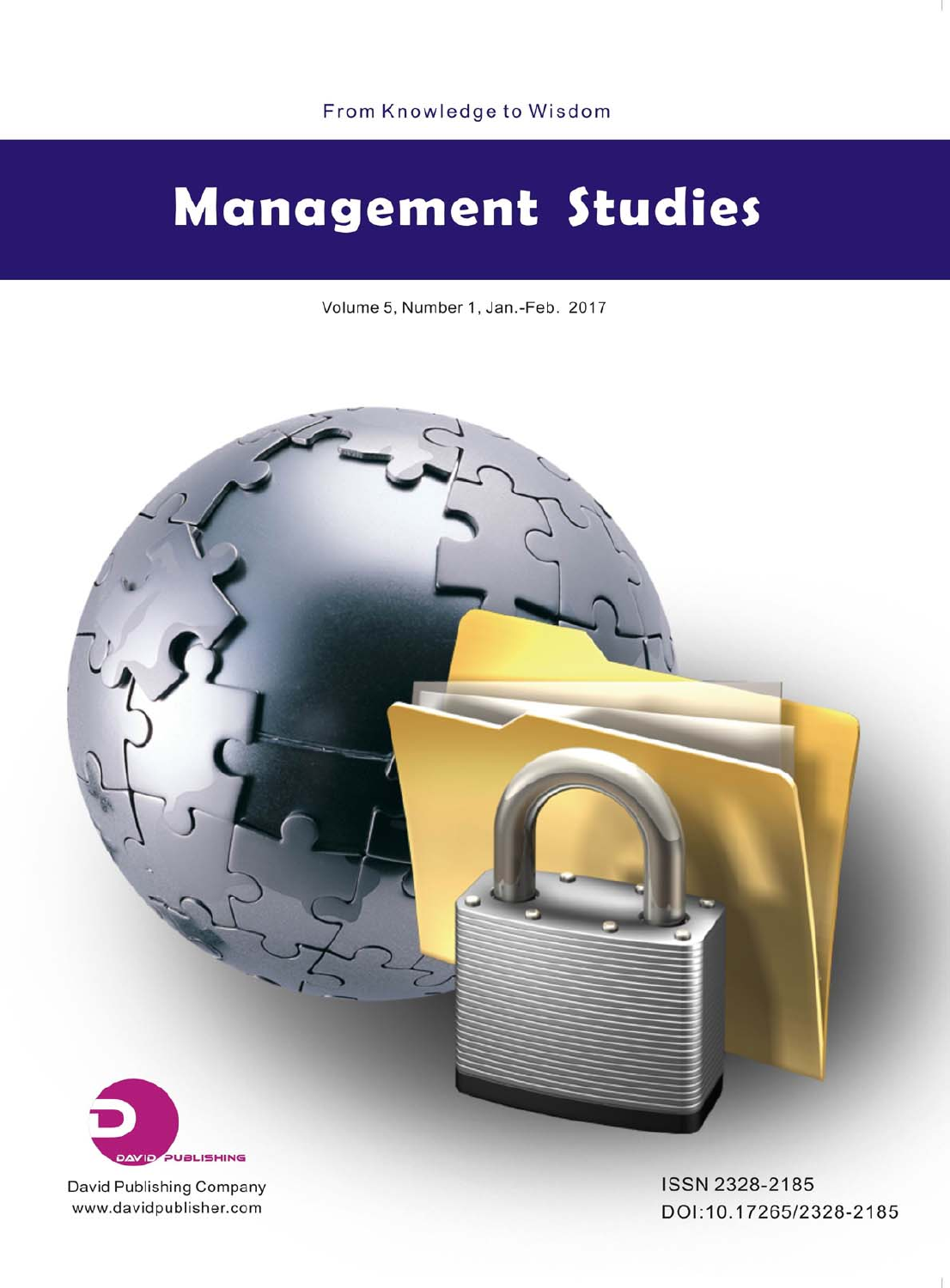#### **Publication Information:**

*Management Studies* is published monthly in hard copy (ISSN 2328-2185) and online by David Publishing Company located at 616 Corporate Way, Suite 2-4876, Valley Cottage, NY 10989, USA.

#### **Aims and Scope:**

*Management Studies*, a monthly professional academic journal, covers all sorts of researches on Engineering Management, Project Management, Environmental Management, Technology Management, International (Business) Management, Operations Management, Financial Management, Marketing, Human Resource Management, Logistics Management, Leadership, Tourism Management, Knowledge Management, Administration Management, Information Management, Hospitality Management, Electronic Commerce, and other latest findings and achievements from experts and scholars all over the world.

#### **Editorial Board Members:**

Nirmala Devi Nath (New Zealand), Antoine Renucci (France), Natalia Petrovna Kusnezova (Russia), Elisabete Vieira (Portugal), Jamnean Joungtrakul (Korea), Zohar Laslo (Israel), Joanna Kuczewska (Poland), Gancho Todorov Ganchev (Bulgaria), Athanasios Migdalas (Greece), Renata Korsakienė (Lithuania), Mariya Stankova (Bulgaria), Agnieszka Zakrzewska–Bielawska (Poland), Shelly SHEN (China), Vincenzo Zarone (Italy), Athanasia Karakitsiou (Greece), Bonny TU (China)

Manuscripts and correspondence are invited for publication. You can submit your papers via Web Submission, or E-mail to management@davidpublishing.org, management.studies@hotmail.com. Submission guidelines and Web Submission system are available at http://www.davidpublisher.com.

#### **Editorial Office:**

616 Corporate Way, Suite 2-4876, Valley Cottage, NY 10989, USA E-mail: management@davidpublishing.org

Copyright©2017 by David Publishing Company and individual contributors. All rights reserved. David Publishing Company holds the exclusive copyright of all the contents of this journal. In accordance with the international convention, no part of this journal may be reproduced or transmitted by any media or publishing organs (including various websites) without the written permission of the copyright holder. Otherwise, any conduct would be considered as the violation of the copyright. The contents of this journal are available for any citation, however, all the citations should be clearly indicated with the title of this journal, serial number and the name of the author.

#### **Abstracted / Indexed in:**

EBSCO, USA Ulrich, USA Cabell, USA Summon Serials Solutions, USA ProQuest, USA Google Scholar Index Copernicus, Poland Qualis/Capes Index, Brazil

Digital Cooperative Company: www.bookan.com.cn

**Subscription Information:**  Price (per year): Print \$360 David Publishing Company, 616 Corporate Way, Suite 2-4876, Valley Cottage, NY 10989, USA Tel: +1-323-984-7526, 323-410-1082 Fax: +1-323-984-7374, 323-908-0457 E-mail: order@davidpublishing.com

GetCITED, Canada CiteFactor, USA Open Academic Journals Index (OAJI), Russia Electronic Journals Library (EZB), Germany InnoSpace, USA Scholarsteer, USA Universal Impact Factor, USA WorldCat, USA



David Publishing Company www.davidpublisher.com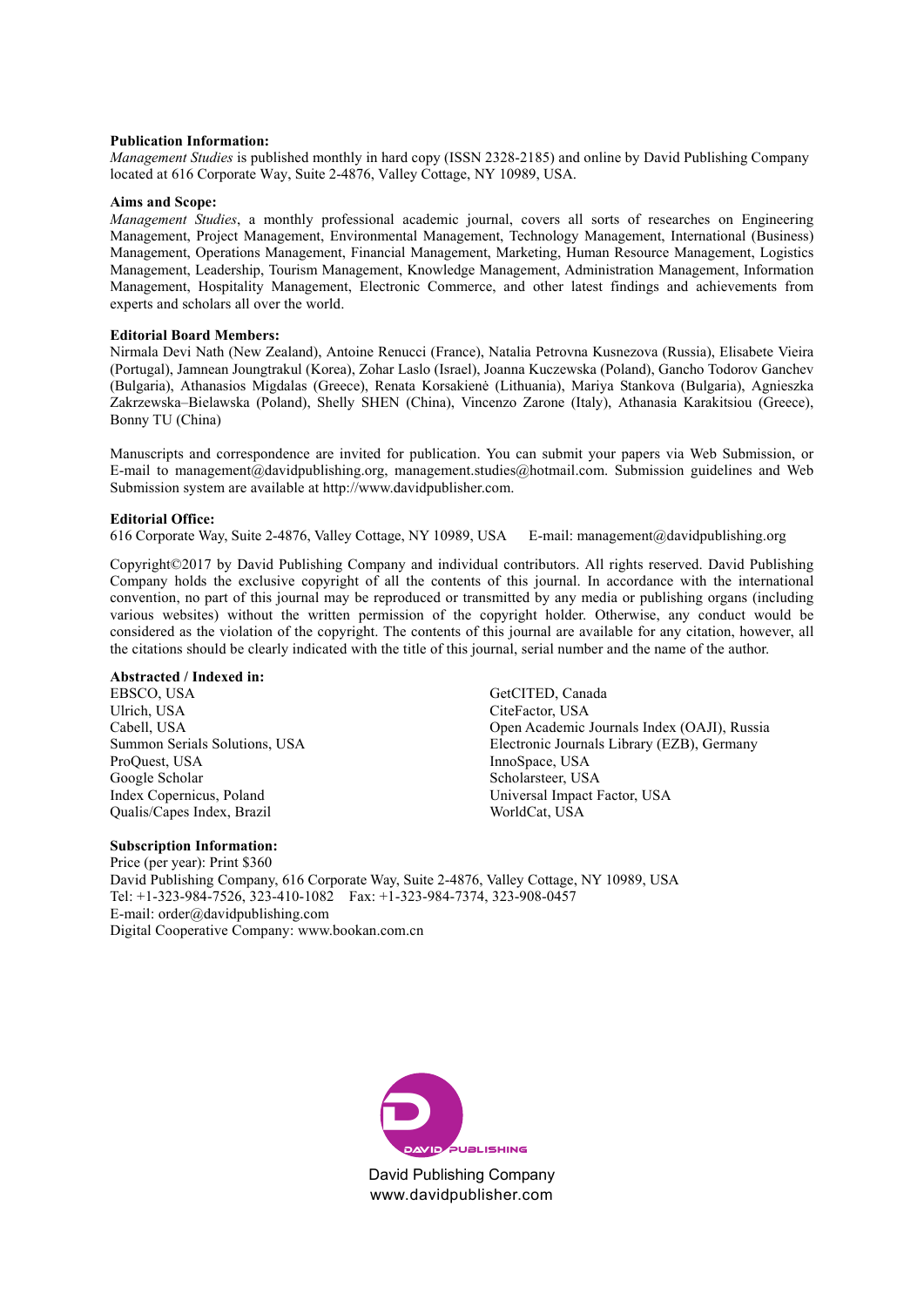

# Attitudes of Future Tourism Sector Employees Towards Organise Accessible Tourism

### Alina Zajadacz Adam Mickiewicz University in Poznań, Poznań, Poland

The aim of this paper is to show a theoretical approach to the evolution of concepts perceiving disability, taking into account the medical, social, and geographical models, as the basis for the development of principles concerning the organisation of accessible tourism for people with disabilities (PwD). The main research objective was to identify the current attitudes of future, potential employees in the tourism (tourism and recreation students at the time of the study) towards accessible tourism. The study was based on surveys performed in May 2013 at the Adam Mickiewicz University in Poznań (UAM, Poland) and the State University in Irkutsk (ИГУ, Russia), a total sample of 216 people. The main section of the survey contained four questions regarding issues such as: optimal ways to organise tourism products for people with a disability; attitudes towards spending leisure time together with people with a disability; and specific requirements concerning the introduction of various types of improvements in tourism products aimed at people with a disability. In both cases, the results revealed that future tourism employees hold attitudes which are prevailingly open and positive towards the needs of tourists with disabilities. However, the hypothesis that the main factor influencing a reluctance to enter into contact with PwD is a lack of experience in this area, resulting in insufficient knowledge of what conditions the behaviour of PwD was also confirmed. This is a highly significant conclusion which should consider if mandatory educational programmes in the field of tourism and recreation studies are to be improved.

*Keywords:* accessible tourism, medical model of disability, social model of disability, geographical model of disability, tourism services, tourism education

#### **Introduction**

Tourism is a manifestation of lifestyle and living standards within society. Its development is significantly affected by demographic changes, including the observed increase in the number of people with a disability which is also related to an ageing population. In Europe, it is estimated that there will be a threefold increase in the number of people aged 65 by 2050 as compared to 2003. There are currently around 75 million people with disabilities (PwD) in the EU, which accounts for 15% of the overall population (European Union, Facts and Figures, 2012). The demographic changes taking place are a significant challenge for the tourism sector which is governed by legislation including, for example, the Convention on the Rights of Persons with Disabilities (2006), which states that PwD have the right to take part in recreational, tourism, leisure, and sporting activities

Alina Zajadacz, Ph.D., assistant professor, Department of Tourism and Recreation, Faculty of Geographical and Geological Sciences, Adam Mickiewicz University in Poznań, Poznań, Poland.

Correspondence concerning this article should be addressed to Alina Zajadacz, Department of Tourism and Recreation, Faculty of Geographical and Geological Sciences, Adam Mickiewicz University in Poznań, ul. Dziegielowa 27, 61-680 Poznań, Poland.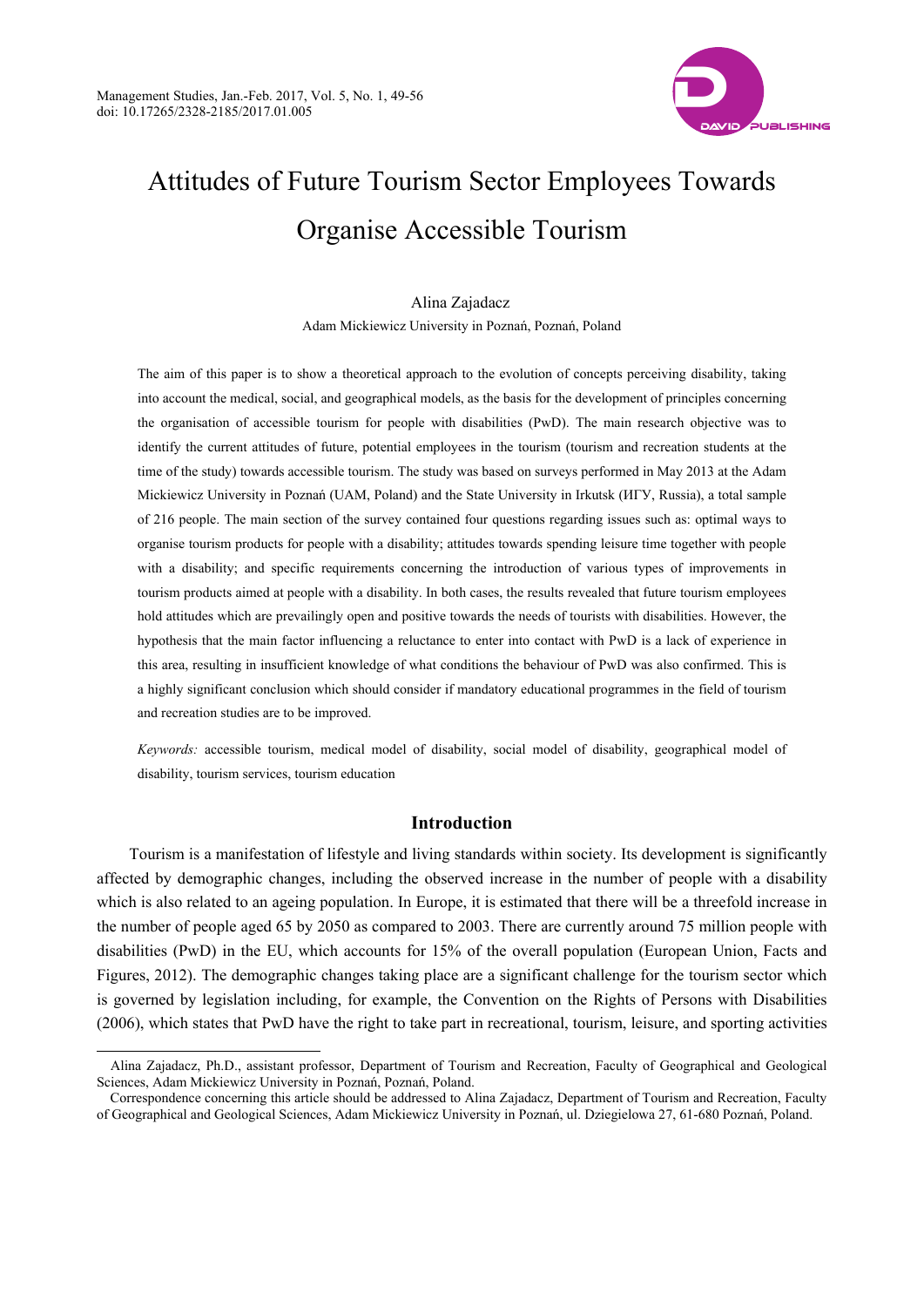on an equal basis with others. These changes bring about a gradual increase in the importance of the market of tourist services intended for disabled tourists in terms of yielding ever larger profits (economic effects) for the tourist sector. The scale of this phenomenon is illustrated by the 2002, 2005, and 2015 Market Study reports published by Open Doors (Lipp, 2015). The 2015 ODO study quantifies how much adults with disabilities spend on just their own travel—\$17.3 billion annually, up from \$13.6 billion in 2002. Since these individuals typically travel with one or more other adults, the economic impact is actually double, or \$34.6 billion (Lipp, 2015).

Guaranteeing PwD's easy and independent access to tourism products is at the core of the "accessible tourism" concept which is understood as:

A form of tourism that involves collaborative processes among stakeholders that enable people with access requirements including mobility, vision, hearing, and cognitive dimensions of access to function independently and with equity and dignity through the delivery of universally designed tourism products, services, and environments. (Buhalis & Darcy, 2011, pp. 11-12)

Broadly speaking, the concept of "accessibility" means the degree to which a given person can easily and independently access buildings and other sites including open areas without the need for special help (European Disability Strategy 2010-2020, 2010). In addition to guaranteeing the technical requirements of universal design standards, basic conditions for the development of accessible tourism include the expertise of tourism sector employees in relation to serve clients with disabilities. This includes incidental knowledge, skills, and personal characteristics (such as openness, creativity, and flexibility when searching for the best solutions). These aspects develop through personal experience as well as the different concepts of disability, conditioning any action undertaken.

The aim of the paper is to approach the assumptions of the disability models (medical, social, and geographical) as social conditions affecting the attitudes of future, potential employees in the tourism sector towards clients with a disability. It is against this theoretical background that the current attitudes of tourism and recreation students towards customer service in relation to PwD, based on the survey results, are presented. The analysis incorporates the opinions of the surveyed students from Poland and Russia. The paper presents a synthesis of the research results discussed in more detail by Zajadacz (2014a), which on the one hand reveals a great openness of university students to solving problems relating to accessibility of tourism for PwD, but on the other hand points to certain hesitation in their contacts with disabled people, which—above all—results from a lack of experience and knowledge (how to behave properly?). The survey results show the students' opinions, i.e., they provide an answer to the question: "what is it like?", which is a starting point for searching for an answer to the question: "what should it be like?", so that the services provided for disabled tourists are professional and adapted to their individual needs. The conclusions are not only of cognitive significance, but also—first of all—of practical one, i.e. they can be followed when drawing up educational programmes in the field of tourism and recreational studies so as to include factors determining the development of accessible tourism. Their implementation can help provide tourist services with new and better quality.

#### **Literature Review**

"Disability is a complex phenomenon, reflecting an interaction between features of a person's body and features of the society in which he or she lives" (World Health Organization, 2011, p. 3). The perception of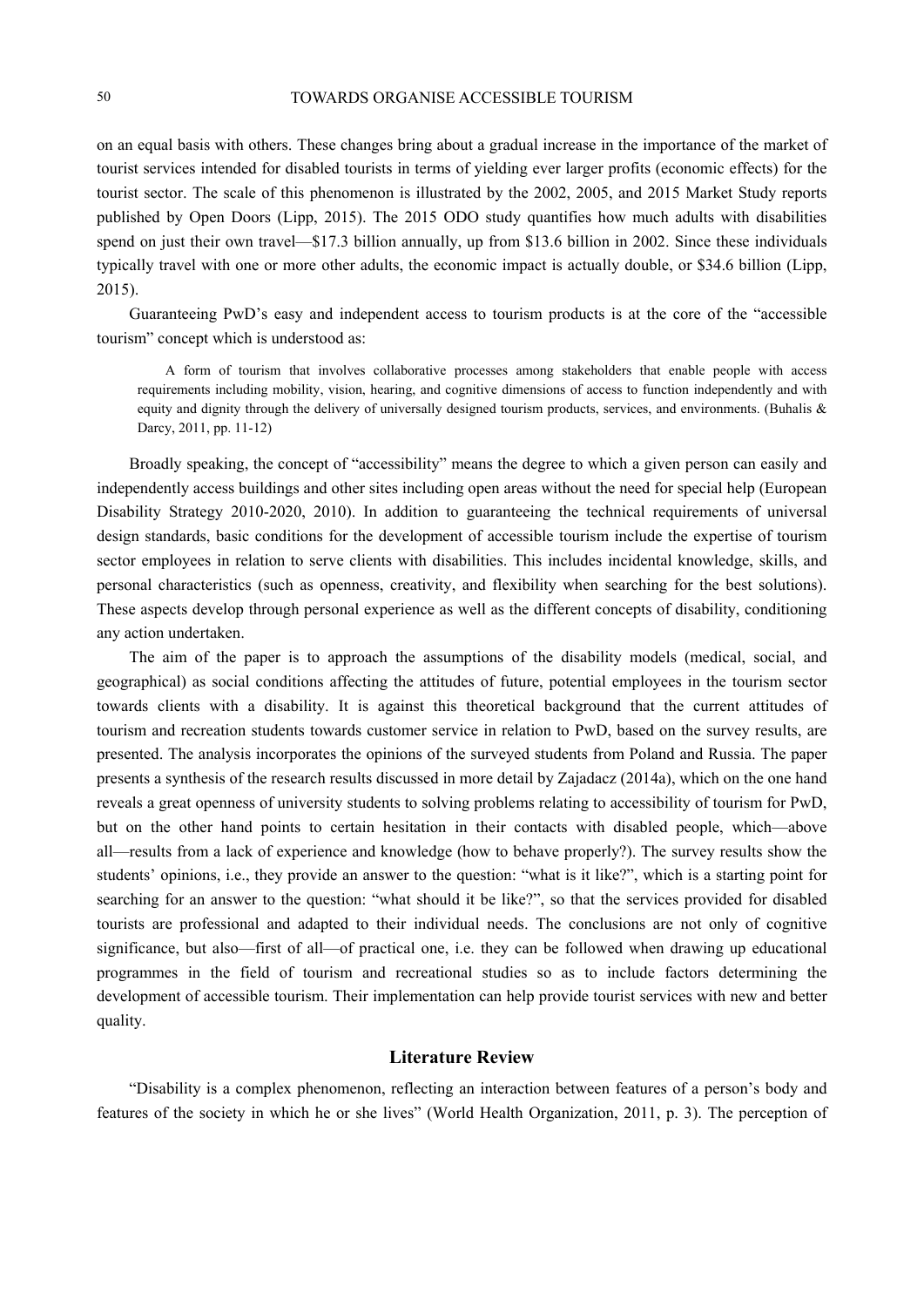disability has evolved through time and a number of models defining concepts exist: medical, social, and geographical (Zajadacz, 2015).

The medical model of disability (MM model) was first submitted in 1951 by Parsons (1951). It assumes that disability is connected to the individual features of a given person and is above all their own personal tragedy (Parsons, 1951). Any action undertaken (medical treatment, rehabilitation) is aimed at maximising the ability of the individual (adaptation to the environment). This model has met with some criticisms due to the fact that its central focus is on the causes of disability (Best, 2010).

The social model of disability (SM model) is founded on opposing assumptions. The basic theory is that disability is not due to individual characteristics but is rather the result of existing restrictive factors in the environment (including social and mental barriers) which multiply the dysfunction of a given person and hinder or prevent participation in the full scope of life in society (Oliver, 1996; Darcy & Pegg, 2011). There are both advantages and disadvantages to the SM model. A positive aspect is that it clearly highlights the necessity to introduce changes increasing accessibility, services, and participation in society for people with a disability. The passive treatment of PwD as "victims" of an inaccessible environment and social neglect is regarded as a weakness of this model and it is often an insufficient response to their needs.

An alternative to the models presented above is the geographical model of disability (GM model). This concept applies experience gathered to date (connected to the MM and SM models) and focuses mainly on the interrelation between PwD and geographical space (Zajadacz, 2014b). Geographers connect the nature of factors causing disability both with social and spatial aspects of the human environment, they promote solutions which are more "inclusive" and which provide access to sites and the full scope of life in society taking different degrees and types of disability into consideration (Chouinard, Hall, & Wilton, 2010). Universal design should therefore take the nature of these needs into account in universal design, in the creation of maximally accessible buildings, sites, and public services (Imrie, 2012; Zajadacz, 2014c). The GM also aims to remove social "tensions" related to the SM which treats disability as a process of social exclusion (Chouinard et al., 2010). It assumes that limited ability is caused by both individual conditions (connected to a specific dysfunction) and those of the surrounding physical and social environment creating the restrictions which occur in the PwD—environment (social and physical) relation. The GM has accepted a significant paradigm in that it treats needs connected to various types and degrees of disability not as "special" but as one of many which occurs in contemporary society. Universal design should therefore take the nature of these needs into account in universal design, in the creation of maximally accessible buildings, sites, and public services (Imrie, 2012; Zajadacz, 2014c; 2015). The central postulate is not to concentrate on "disabilities", but to focus on various social needs and adapt the geographic environment (social, as well as physical) accordingly. The presented disability models are connected to the various types of social relations that people with a disability have with society (Figure 1): from exclusion through integration to inclusion (Zajadacz, 2015).



*Figure 1.* Models of social exclusion, intergration, and inclusion of people with disabilities. Source: Schrader (2012).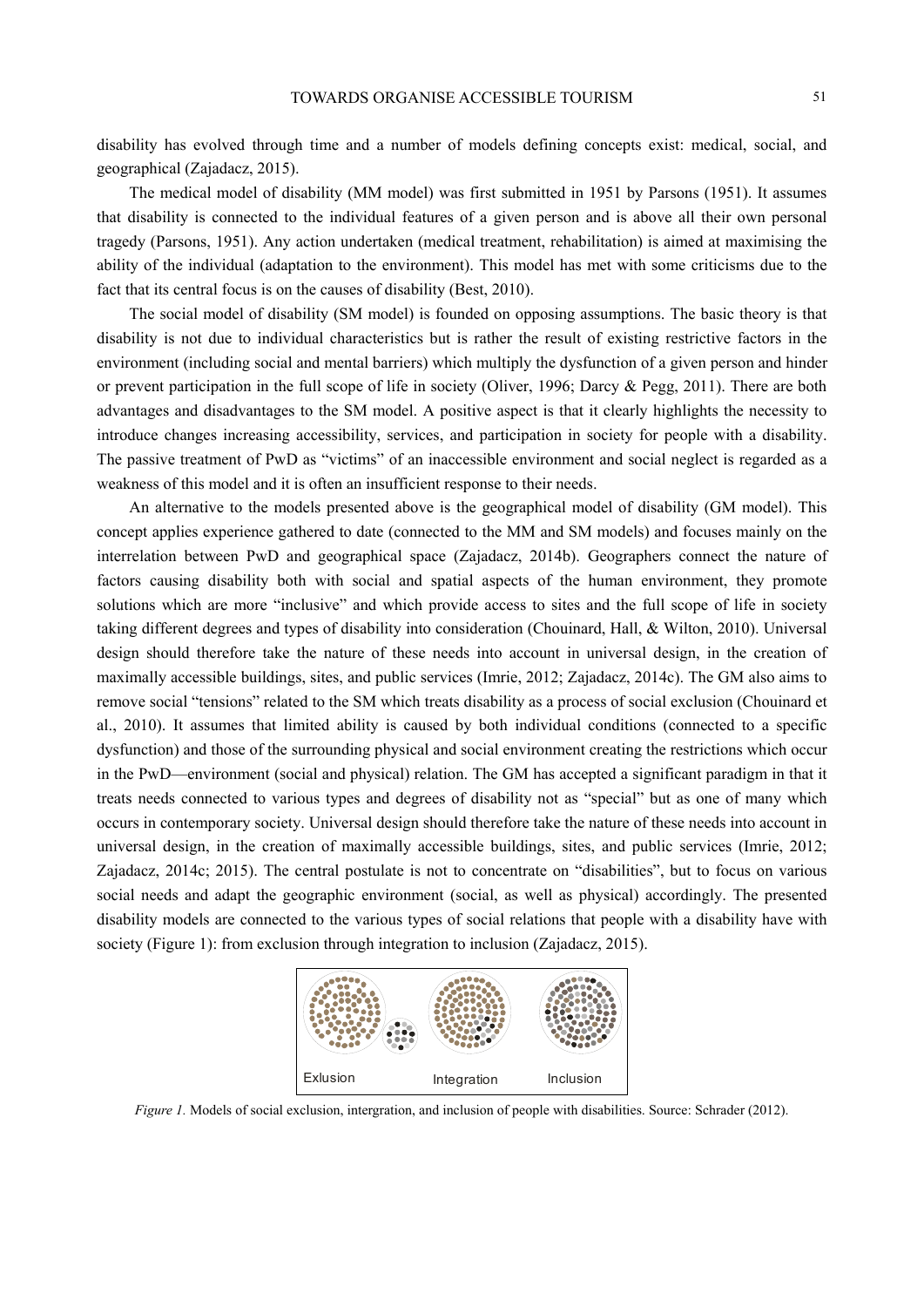#### **The Main Aim, Research Methods and Hypothesis**

The tourism industry service for the disabled is one of the realities of the future tourism and new tourism. But the implementation of the accessible tourism concept depends on the competence and attitudes of staff towards guests with disabilities. The aim of the research was—above all—to provide knowledge useful in the process of improving educational programmes in the field of tourism and recreational studies, and in particular in the field of organising accessible tourism. The first stage in the process was to determine the current knowledge and opinions of students with reference to this issue. The main aim of this study was to identify the current attitudes of future tourism employees towards disabled tourists and the following hypotheses were assumed:

H1—Future employees in tourism services are predominantly open and have a positive attitude towards clients with disabilities;

H<sub>2</sub>—The main factor affecting reluctance to enter into contact with disabled people is a lack of experience and therefore insufficient knowledge of conditions affecting the behaviour of disabled people, inadequate skills regarding how to react in new situations which result in a sense of discomfort and unease.

Research was carried out at the Adam Mickiewicz University in Poznań (UAM, Poland) and the National University in Irkutsk ((ИГУ, Russia) amongst bachelor degree students of tourism and recreation in May 2013. The choice of the research area was determined by the huge dynamics of the development of tourism, in particular in the number of foreign tourists visiting Poland (Poznań) and the district of Irkutsk, located at Lake Baikal (Russia). Both destinations can be considered to be new and attractive from the perspective of foreign tourism development. With reference to the trends in the development of tourism from the point of view of personalization of services and paying increasing attention to the quality of such services (including accessibility to people with disabilities), it was important to identify the opinions of future tourism sector employees on the organisation of accessible tourism. The choice of dynamically developing tourist destinations located on two continents provided a broader insight into the studied problem, not only from European, but also from Asian perspective.

Students were interviewed "face to face" and asked to respond to survey questions where a range of possible answers were provided. The main section of the survey contained four questions regarding issues such as:

- Optimal ways to organise tourism products for people with a disability;
- Attitudes towards spending leisure time together with people with a disability;

 Specific requirements concerning the introduction of various types of improvements in tourism products aimed at people with a disability.

#### **Research Results**

#### **Polish Case Study**

In the study group, there were a total of 108 people aged 19-24, (74% female, 24% male, and 2%—no data). The majority (57%) declared that they had had some contact with people with a disability, most of whom were affected by a physical impairment, followed by mental illness then an auditory or visual dysfunction. About 21% of the participants stated a member of their family had a disability, physical impairment was the most common disability followed by a visual or auditory impairment or mental disorder.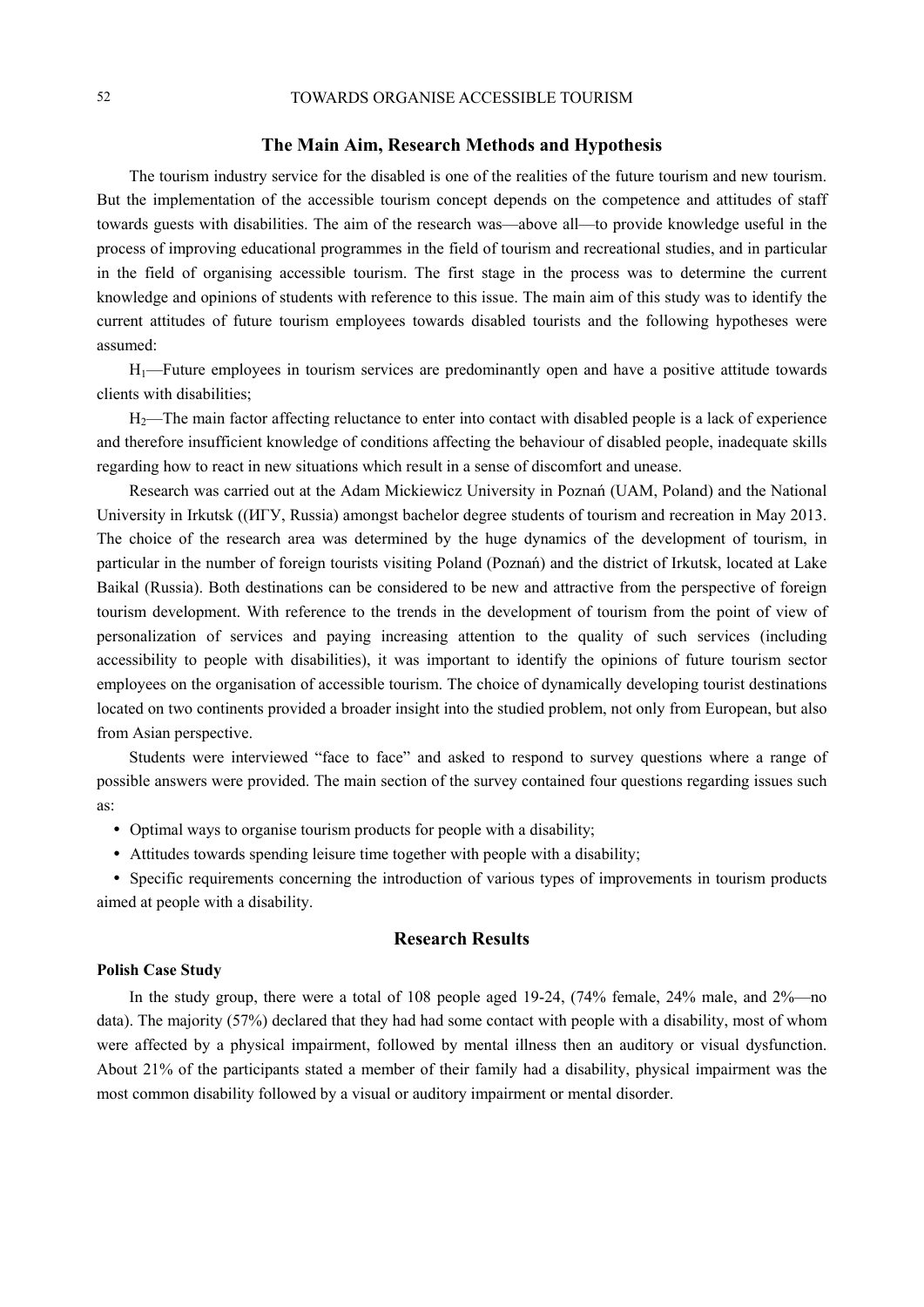Considering how holiday breaks for people with a disability is organised within the context of the integration and exclusion models (trips organised separately for people with specific disabilities), the majority (94%) of those questioned were of the opinion that there is no single universal solution. Such trips should be organised both together and separately, depending on the type and degree of disability as well as the expectations of the participants. A small number of survey participants (12%) were strongly of the opinion that trips for the disabled should be organised separately, whereas 2% declared that trips should be organised for fully-abled and disabled people together, the remainder did not state an opinion on this issue.

The majority of students (57%) expressed a positive attitude towards spending their leisure time with PwD. About 28% from the group surveyed stated the type of disability was insignificant, 15% claimed that they would spend time with blind people, 11% with people with a physical impairment, and 9% said that they would spend time with deaf people. Nearly 43% of the total group stated that they did not want to spend their leisure time with PwD, and 36% of respondents overall declared that they felt a sense of discomfort, and did not know how to behave or react to the situation, or that the reason for their response was due to the needs of the person with a disability. A significantly smaller group (6%) referred to the fact that PwD slow them down, which make sightseeing difficult, they feel frightened when they see a PwD, they are scared that such misfortune may happen to them or a loved one. Just 4% of students questioned responded that when they have some leisure time they just want to relax and are not interested in the problems of other people.

All those questioned see a need to introduce improvements increasing the accessibility of tourism for people with disabilities. The main solutions mentioned were technical (e.g., lifts, vehicles, accessible transport, and toilets) accounting for 91%, 49% of the group noted openness of society and attitudes of staff in customer service regarding the individual needs of PwD, 34% of those surveyed were of the opinion that clear information was necessary (including available entrances, stops, and accommodation). As PwD have very low incomes, a need for trips to be financially supported was noted by 21%.

#### **Russian Case Study**

There were a total of 108 participants in the study (77% female and 23% male) aged 19-24. The majority stated that they had encountered people with a disability, the most common disability was physical, followed by a hearing impairment, then visual and mental disorders. About 17% of respondents said that a family member had a disability, mainly a physical impairment, but others were blind, deaf, or mentally ill.

Regarding attitudes towards principles of organising trips, the most common response (95%) was that these should be organised both for mixed groups and for separate groups, as much depends on individual circumstances related to the type of disability. Nearly 11% were definitely in favour of mixed trips, fewer (6%) supported the isolation model where trips are arranged for separate groups with different types of disability.

More than half (56%) of those questioned willingly spend or would spend time with PwD, regardless of disability type (43% of overall responses), a smaller group indicated that they were willing to be with physically disabled people (8%) and the lowest percentage (2%) concerned spending leisure time with blind or deaf people. About 44% of respondents indicated a negative attitude in this field. The most common reason given being feeling self-conscious, a lack of knowledge and skills for how to react (16%), followed by feeling frightened when seeing a PwD (8%). A similar number (7%) indicated a desire to rest and relax in their leisure time, these respondents were not interested in the problems of others, they also responded that they do not like PwD as they are very demanding.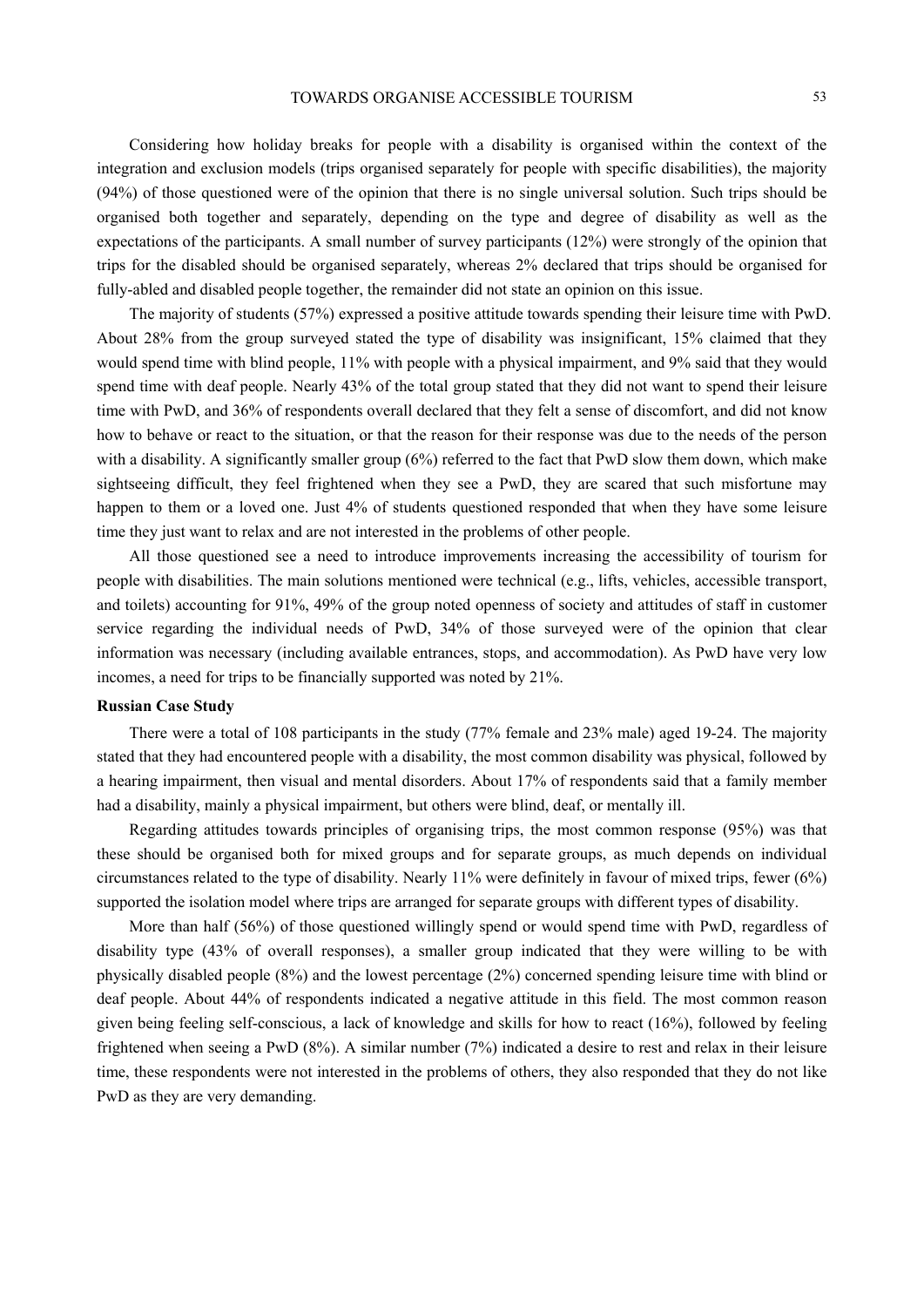#### 54 TOWARDS ORGANISE ACCESSIBLE TOURISM

All those questioned recognised the need to introduce special facilities in holidays for people with a disability. The largest number of suggestions (88%) in this field is related to technical issues such as lifts, ramps, easily-accessible vehicles, toilet facilities, and so on. Over half of the students also indicated the significance of the degree of openness of society and staff dealing with PwD in terms of respecting individual needs. Nearly half (43%) identified financial support for holidays was a necessity, due to the low incomes of PwD. Furthermore, over a quarter (28%) of participants noted the importance of clear information (including accessible entrances, public transport stops, and accommodation) in the development of accessible tourism.

#### **Discussion**

The answers provided by both the Polish and the Russian students concerning how holidays for the disabled are organised lead to the conclusion that there is no single optimal solution. Diversification of tourism products is desirable, taking into account the characteristics of tourism demand, and the degree and type of disability. Comparison of the analysed case studies against the presented disability models: medical, social, and geographical, supports the assumption of the geographical concept as optimal in the current period. Amongst the basic activities directed to increase accessible tourism for the disabled the following are deemed necessary:

(1) Removal of external barriers relating to technical facilities, raising awareness in order to improve social attitudes, including openness and flexibility in the search for optimal solutions of staff in relation to PwD;

(2) Taking the needs of the target group into account when developing a tourism product, considering the type of disability, low income levels or factors limiting perception in the tourism information sector.

The results of the analysis of the participants' answers regarding theoretical interpretations of disability have become the basis for the formulation of guidelines on action in the field of diversification of supply in the tourism market. These proposals include "specialist", "adapted", and "universal". The "core" of these actions is connected to the medical disability model and the need to create a "specialist supply" in tourism offers (e.g., stays at rehabilitation centres, workshops for PwD—often together with families and assistants). A further type of "adapted supply" reflects the social model of disability and covers a wide range of holidays, during which the product adapted to the needs of PwD should be necessary, requiring the support of the immediate social environment (e.g., the participants of the trip must agree to a slower pace when sightseeing, which is connected to mobility issues of wheelchair users). The "universal tourism supply" type reflects the GM of disability and is connected above all to guaranteed ease of access to tourist sites, building, and services and makes it possible for PwD to be independent.

#### **Conclusions**

The comparison of the results of the presented case studies permits general conclusions supporting the first hypothesis which is that an attitude of openness and a positive approach to future employees in the tourism services sector to the needs of tourists with disabilities currently exists. The second hypothesis is also supported. The responses of the survey participants—both from UAM and  $M\Gamma$ Y—revealed that the main factor influencing a reluctance to enter into contact with PwD is a lack of previous experience resulting in insufficient knowledge on the aspects conditioning the behaviour of PwD, and how to react in new situations, a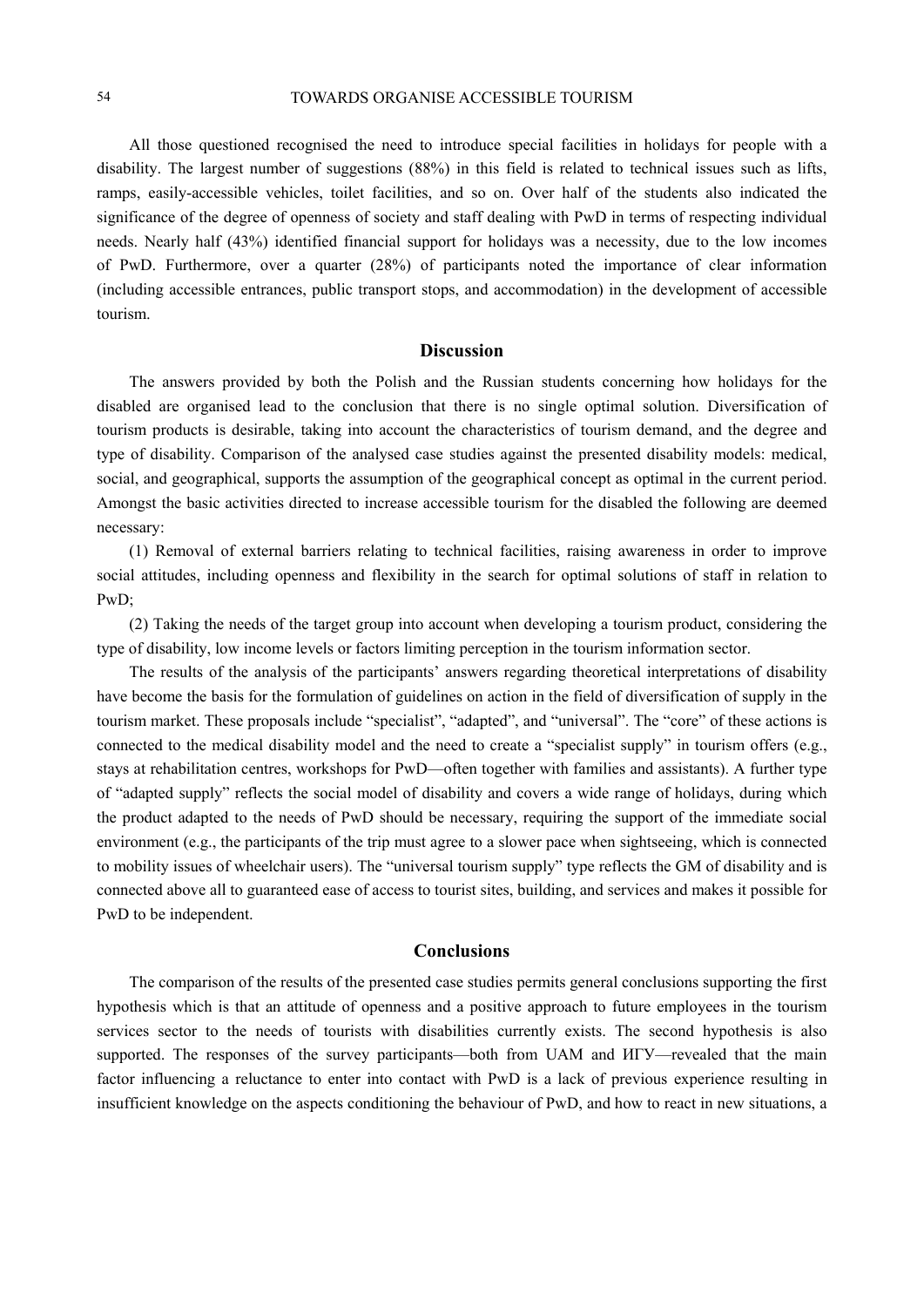feeling of anxiety and in some cases fear. This is an important finding which should be considered in educational programmes in tourism and recreation studies. It is vital to include subjects on providing appropriate customer service to tourists with disabilities, especially practical workshops where skills in this field can be gained and barriers were broken in relation to social attitudes or current stereotypes of specific types of disability.

The opinions of the students representing UAM and ИГУ concur regarding the need to apply the exclusion, integration, and inclusion models when creating a tourism product depending on the degree and type of disability as well as the individual expectations of clients. One problematic issue is the fact that over 40% of those surveyed do not want to spend their leisure time with PwD, giving various reasons for this, one of which relates to the demanding attitudes of people with disabilities. Such attitudes, just as the attitudes of those in customer service towards people with a disability, can determine the degree to which social integration and accessible tourism are implemented.

The data discussed in this paper present only one perspective—opinions of students of tourism and recreation on organisation of accessible tourism. They are useful in the process of improving educational programmes in the field of tourism and recreation, and consequently they can help develop the qualifications of people working in the sector of tourist services. It is worth stressing however that activities intended to optimize solutions guarantying a better quality of services and accessibility of tourism to people with disabilities require thorough studies including—first of all—the opinions of the addressees of such changes (i.e. people with various disabilities) as well as the identification of opinions of representatives of the tourist sector.

#### **References**

Best, S. (2010). *Leisure studies. Themes & perspectives.* London: SAGE Publications Ltd.

- Buhalis, D., & Darcy, S. (Eds.). (2011). *Accessible tourism. Concepts and issues.* Bristol: Channel View Publications.
- Convention on the Rights of Persons with Disabilities. (2006). Retrieved from http://www.un.org/disabilities/convention/conventionfull.shtml
- Chouinard, V., Hall, E., & Wilton, R. (Eds.). (2010). *Towards enabling geographies: "Disabled" bodies and minds in society and space.* Surrey, England, Burlington, VT, USA.
- Darcy, S., & Pegg, S. (2011). Towards strategic intent: Perceptions of disability service provision amongst hotel accommodation managers*. International Journal of Hospitality Management, 30,* 468-476.

European Disability Strategy 2010-2020. (2010)*. New strategies for a barrier-free Europe COM* (2010), 636, Brussels.

European Union, Facts and Figures. (2012). Retrieved from http://www.consilium.europa.eu

- Lipp, E. (2015). Disability travel generates \$17.3 billion in annual spending. *New Nationwide Research from Open Doors Organization as ADA Turns 25.* Retrieved from
	- http://opendoorsnfp.org/wp-content/uploads/2016/03/ODO-Study-Press-Release-Final.pdf

Imrie, R. (2012). *Accessible housing: Quality, disability and design.* London: Routledge.

Oliver, M. (1996). *Understanding disability: From theory to practice.* Houndmills, Basingstoke: Macmillan.

Parsons, T. (1951). *The social system*. London: Routlage & Kegan Paul.

- Schrader, R. (2012). *Barrierefreiheit als qualitätsund komfortkriterium im tourismus vorstellung desprojekts"reisen für alle".*  Deutsches seminar für tourismus (DSFT), Berlin. Retrieved from www.deutschland-barrierefrei-erleben.de/wp-content/uploads/2012/10/140124\_dsft-visitberlin-markttag.pdf
- World Health Organization*.* (2011). *World report on didability*. Retrieved from http://www.who.int/disabilities/world\_report/2011/report.pdf
- Zajadacz, A. (2014a). Nastawienie przyszłych pracowników sektora usług turystycznych do niepełnosprawnych klientów. *Studia przypadku z Polski i Rosji.* [In:] Seria Turystyka i Rekreacja—Studia i Prace, Bogucki Wydawnictwo Naukowe, Poznań, 30-43.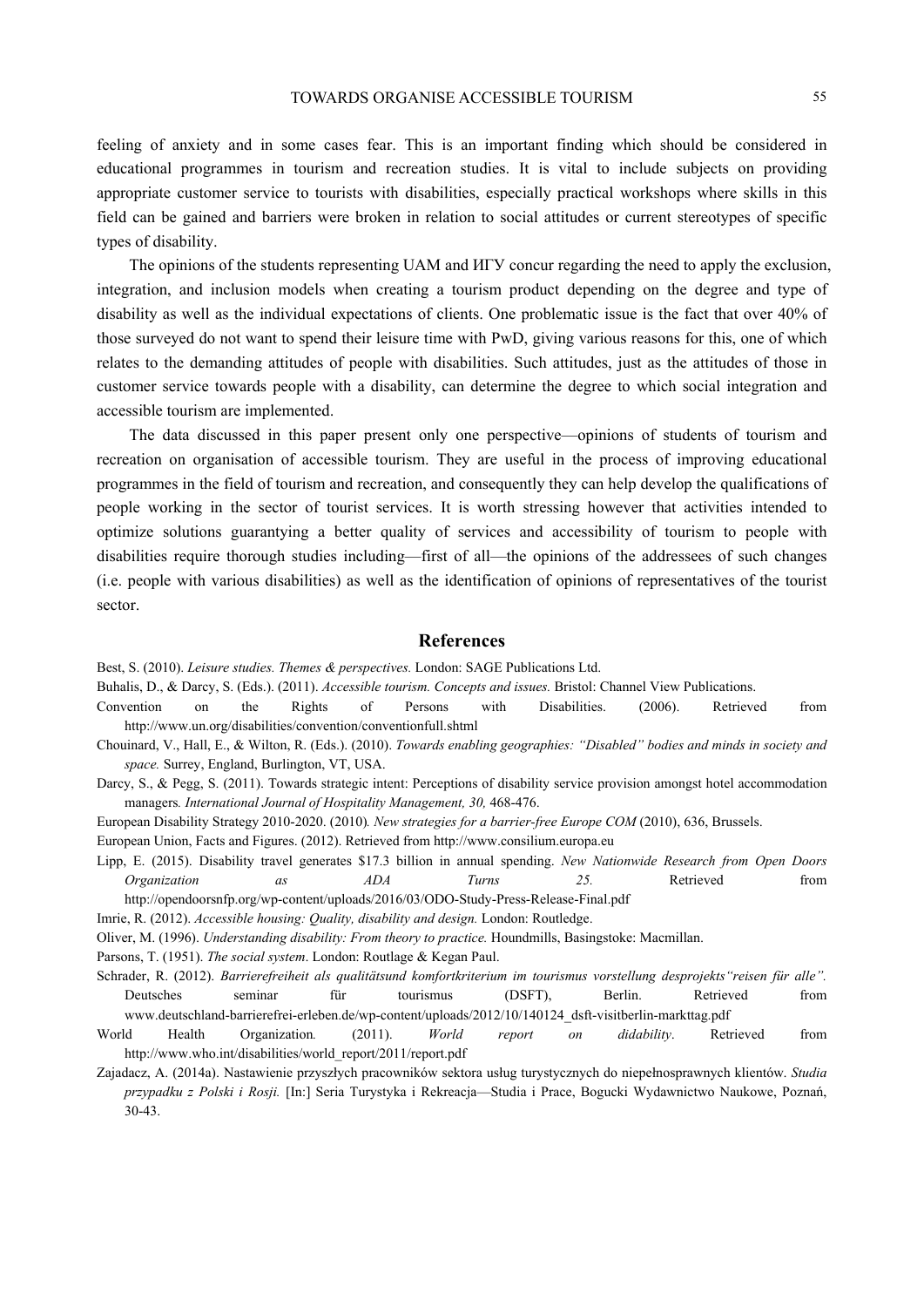- Zajadacz, A. (2014b). Accessibility of tourism space from a geographical perspective. *Tourism, 24*(1), 45-50.
- Zajadacz, A. (2014c). Sources of tourist information used by deaf people. Case study: The Polish deaf community. *Current Issues in Tourism, 17*(5), 434-454.
- Zajadacz, A. (2015). Evolution of models of disability as a basis for further policy changes in accessible tourism. *Journal of Tourism Futures, 1*(3), 189-202.